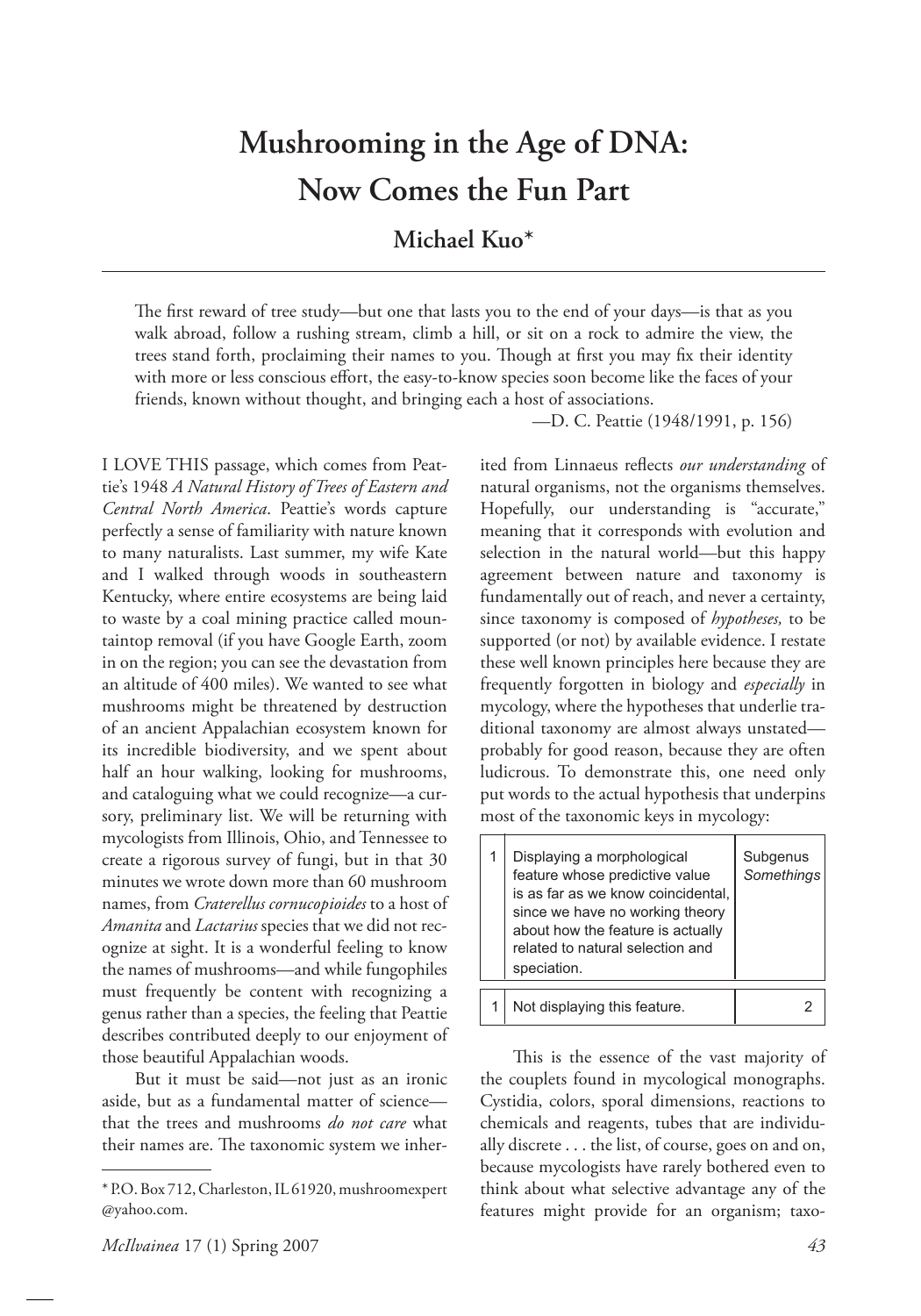nomic mycology has been predominantly *atheoretical*—which is, frankly, another way of saying it has been largely unscientific. It sounds odd to claim that an effort dependent on highly technical monographs, jargon, and advanced microscopy skills is often "unscientific," but we should not confuse the trappings of science with science itself, which involves hypothesis and theory. This becomes clear if we consider an alternative to the key couplet above—one in which a morphological feature's selective relevance is theorized:

| Rhizomorphs aggregated into a<br>stemlike structure that holds the<br>spore-producing machinery high<br>enough to avoid being covered<br>with drifting sand on exposed<br>beaches and dunes. | Scleroderma<br>septentrionale |
|----------------------------------------------------------------------------------------------------------------------------------------------------------------------------------------------|-------------------------------|
| Rhizomorphs present but not<br>aggregated into a stemlike<br>structure since the organism<br>grows in wind-protected<br>environments.                                                        |                               |

 Here we have an actual hypothesis involved with the taxonomy—one that we can test with the experiment of further collection and morphological analysis. If we collect hundreds of *Scleroderma* specimens and find that the ones growing in sand dunes all manifest the pseudostipe, while specimens growing elsewhere do not, we have supported (not proved!) our hypothesis, especially if we can correlate this data with other support (morphological or otherwise). Just to be clear, it is not the inclusion of the hypothesis in the wording of the couplet that is at issue here; it is the presence of a hypothesis at all. It is not as though the many couplets in mycological monographs referring to cystidia, for example, merely leave the authors' hypotheses about cystidia unstated in order to avoid being wordy and repetitive. The intent of mycological taxonomy, according to Korf (2005) in a controversial paper that I will discuss in more detail below, "was almost always to provide a classification that reflected relationships, deduced from comparative morphology." This sounds suspiciously like what I have been describing, and while it is certainly a more presentable form of the idea than "If they look different to me they must be different," there is considerable conceptual overlap between the two ideas.

The use of morphological features like cys-

tidia or the color of the cap can be very useful, of course, when it comes to *identifying* mushrooms—as long as we acknowledge that the presence of the cystidia (for example) is as far as we know coincidental and prepare ourselves for the possibility that our flimsy hypothesis will be stood on its head. But keys that have identification, rather than classification, as their sole *raison d'être* are few and far between in the world of technical mycological publications. Korf's wonderful "Synoptic Key to the Genera of the Pezizales" (1972) is an excellent example of an identification key without taxonomic pretenses—as is the Volk & Burdsall (2005) key to *Armillaria* (in which the researchers defined the species on the basis of mating studies, then searched for morphological characters that might successfully predict the species) and the den Bakker & Noordeloos (2005) key to *Leccinum* (species defined by DNA and ecology, morphological characters used in part for identification). However, the vast majority of keys in mycology (at least, the ones I am familiar with) are taxonomic, not merely identifying but *defining and arranging* taxa on the basis of untheorized morphological features.

 Anyone who studies fungi, even casually, is familiar with the taxonomic frustrations that permeate the discipline. We are told that *Lepiota americana* is really *Macrolepiota americana,* then *Leucoagaricus americanus*—more closely related to *Agaricus campestris* and *Coprinus comatus* than to *Lepiota cristata*. DNA studies like the ones that produced these mind-blowing revisions are in vogue, but while I readily concede that a few DNA studies may be irresponsible and unscientific, most of them are not-or are at the very least no more irresponsible and unscientific than what preceded them. In short, the frustration we feel is the result of having built a huge taxonomic house of cards on the basis of a flimsy theory; it is the inability of "comparative morphology" to predict natural relationships consistently that has created the problem, rather than competing evidence from DNA studies, mating studies, or anything else.

In the words of one mycologist, we are in a period of transition as far as the study of mushrooms is concerned. We know the faults of the old system, but since the new one is still in the forma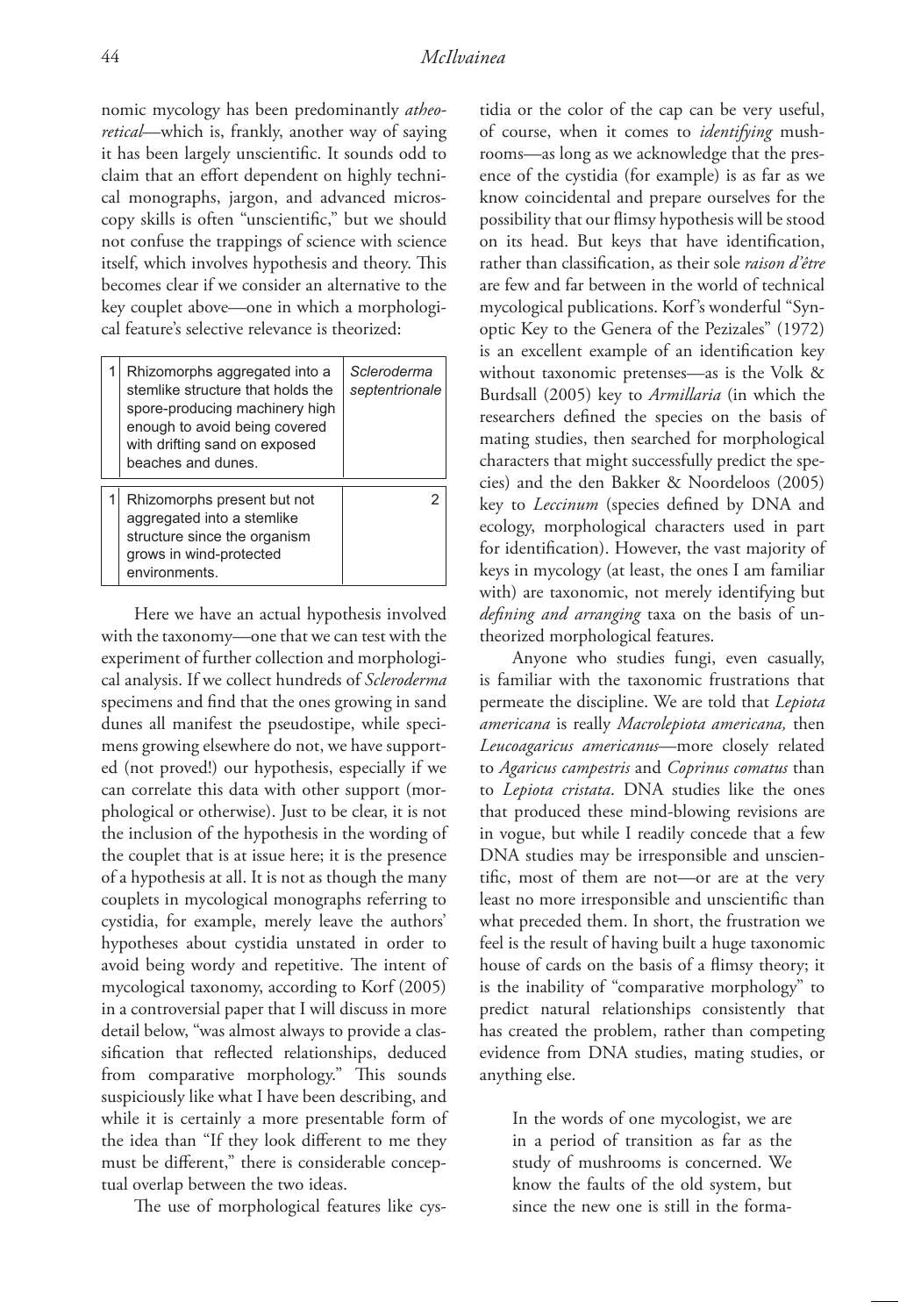tive stage undoubtedly many of its faults have not yet been discovered.

Some readers will recognize these words, which do not come from a contemporary mycologist but, perhaps ironically, from Alexander Smith's 1949 introduction to his *Mushrooms in Their Natural Habitat*. I quote them here to underscore the fact that Smith—who is generally seen as an iconic representative of micromorphology-based mycological taxonomy in North America in the last century—was immersed at the beginning of his career in a similarly frustrating era of taxonomic instability as *Psalliota*, for example, exploded into *Agaricus*, *Oudesmansiella*, and other genera. More importantly, however, Smith's words make it clear he understood, at some level, that taxonomy is *perpetually* unstable because it is an elaborate hierarchy of hypotheses (read: "potential house of cards") that may prove to be untenable.

There are many complaints that can be lodged about DNA research in mycology. Some of these complaints ("I don't want to have to learn a new name for *Lepiota americana,*" for example, or "In the woods, those molecular biologists wouldn't know a *Leccinum* from a beer bottle") have more to do with personal misgivings or social concerns, and are probably not worth discussing here. Other complaints—especially the one that faults some DNA papers for proposing sweeping taxonomic changes based on molecular data from something like 10–20 mushrooms—may be more reasonable. But it must be acknowledged that my complaint against comparative morphology—that it (often) lacks any decent theory about natural selection—cannot be maintained against molecular biology. The theory that an organism's DNA expresses its genetic identity is one that no scientist would deny, and the quickest way to demonstrate the massive evidence supporting the theory is to try imagining the kind of evidence that would make it unstable: discovery of a living organism that has no DNA, or an organism whose DNA appears to code for features that are *not* present when the features are present in every other organism whose DNA is so coded. On the basis of current evidence, both scenarios are preposterous.

In my view the most significant finding of mycological DNA studies is, frankly, one that should have been "discovered" long before DNA entered the picture: that mushrooms have evolved with other organisms within ecosystems, and their classification cannot be adequately accomplished without keeping ecology in the foreground. Results from DNA studies support this idea again and again; if you are interested in seeing a few examples I recommend the recent papers on *Leccinum* by den Bakker and his collaborators (2004, 2005) and a paper by Kretzer and collaborators (1996) on *Suillus* (full citations for these works can be found below).

 When DNA studies do not support ecological hypotheses, it is often the case that ecological data is simply missing or too poorly documented to be incorporated into the research. A recent study of the genus *Gymnopilus* (Guzmán-Dávalos et al., 2003) is an excellent example, and also serves to underscore some of the points I have been making about morphology-based taxonomy and its pitfalls. The paper's title, "Traditional infrageneric classification of *Gymnopilus* is not supported by ribosomal DNA sequence data," pretty much sums up what the researchers discovered when they sequenced DNA from over 50 *Gymnopilus* specimens. The "traditional" way of looking at *Gymnopilus* (Romagnesi, 1942; Singer, 1986; Hesler, 1969) divides the genus into two major groups: the *Annulati* group, which features mushrooms in which there is a "[v]eil forming a membranous to densely fibrillose, persistent annulus" (quoting Hesler, 1969—the major monograph for the genus in North America); and the *Gymnopilus* group ("[v]eil absent, or present and fugacious, not forming a persistent annulus"). The *Gymnopilus* group is further subdivided by Hesler as follows:

| Spores 3.5-7 µm long;<br>if 6-8 :m long, take next<br>choice. | sect. Microspori |
|---------------------------------------------------------------|------------------|
| Spores (6-) 7-9 µm long.                                      | sect. Gymnopilus |

Guzmán-Dávalos (1995) later proposed three, rather than two, subdivisions to the *Gymnopilus* group:

| $ 1a $ Spores 3.5–6.5 µm long. | sect. Microspori |
|--------------------------------|------------------|
| 1b Spores longer.              |                  |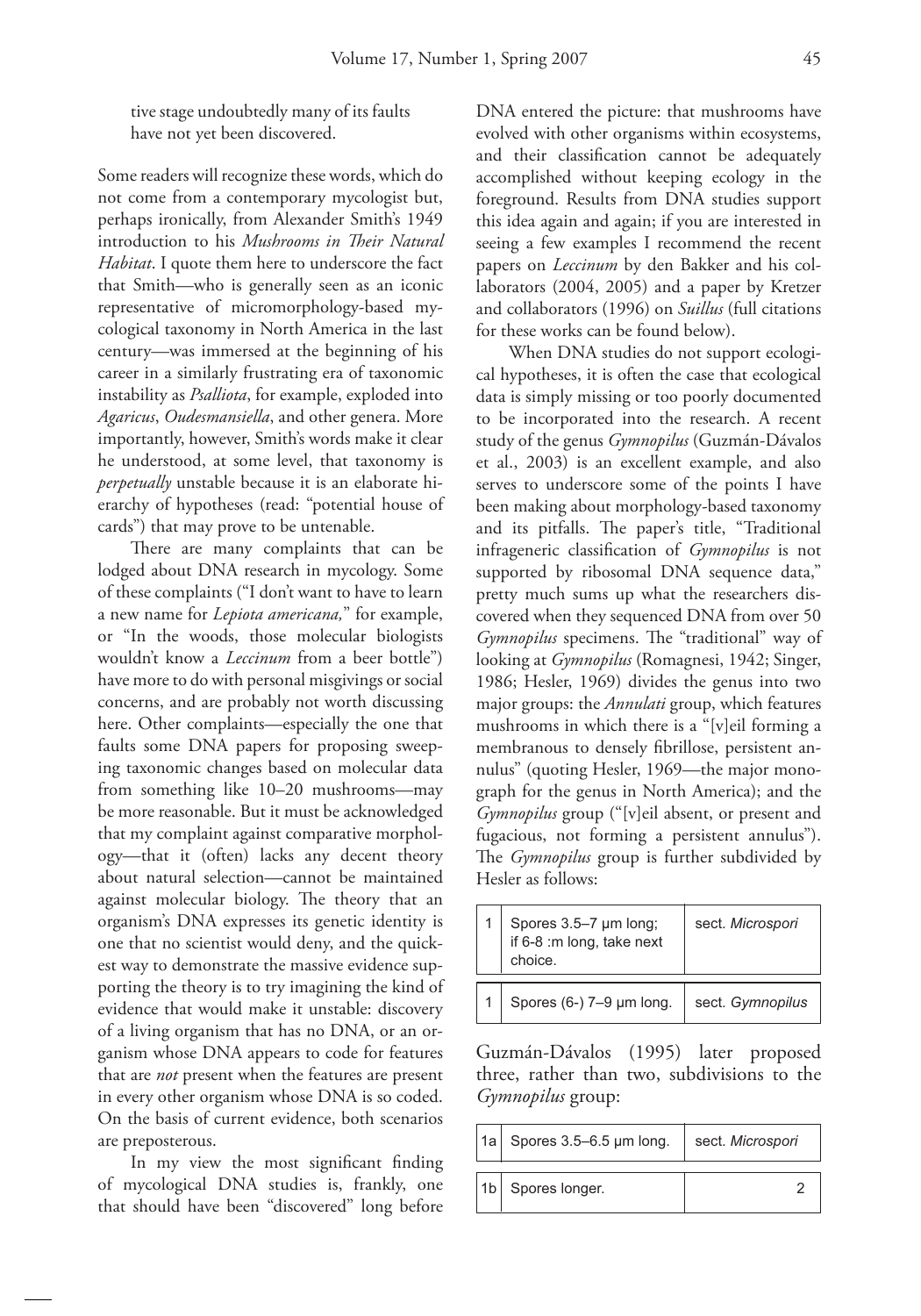| 2a Spores 6-9 (-10) µm long. Sect. Gymnopilus  |  |
|------------------------------------------------|--|
|                                                |  |
| 2b Spores 8-11 (-12) µm long. Sect. Macrospori |  |

 I am quoting the "traditional infrageneric classification of *Gymnopilus*" at length because —with no disrespect intended to those who constructed it—it is *self-evidently* unscientific. Entire taxonomic divisions have been erected on the basis of whether the ring is "persistent" or not, and on differences in spore lengths—without even a passing guess as to how these features might relate to natural selection and evolutionary history in the genus. This is the "comparative" morphology" mentioned above by Korf, but the hypothesis-based, deductive reasoning he champions is simply missing here. Not unstated: missing. We did not need a DNA study to tell us that our taxonomic arrangement of *Gymnopilus* was artificial and that the species we named on the basis of that arrangement are questionable; there could easily have been a paper entitled "Traditional infrageneric classification of *Gymnopilus* is not supported by anything approaching scientific hypothesis" long before 2003.

 So it should come as no surprise that Guzmán-Dávalos and her collaborators found no DNA support for previous arrangements of the genus. The results supported dividing the  $50+$ *Gymnopilus* specimens studied into five groups, some of which "have no obvious morphological synamorphies that clearly define them," and the study concludes that "[p]artial veil characters and basidiospore size are highly homoplastic characters."

The study does not correlate any ecological data, so we do not know whether the five species groups might be partially or completely understood with reference to the ecology of the mushrooms. I tried to uncover such a possibility by plotting out each species in the study by its DNA-defined group and by its substrate—but while there are hints of a few patterns, they are not well supported because documentation of substrate in *Gymnopilus* literature is almost entirely insufficient. Phrases like "conifer and deciduous logs" or "rotten wood, West Indies" are the rule (my favorite is: "small excavation near a farm house"); more precise information (on "decayed stipe palm," for example) is the rare exception.

Some headway might be made by a thorough investigation of collectors' notes in herbaria, but the kind of rigorous ecological data that might reliably support conclusions is not likely to be hidden on collection cards, since collectors have never held ecological data to be very significant.

 Mycology, if it is ever going to reach some kind of actual *understanding* of the genus *Gymnopilus,* must return to somewhere in the vicinity of Square One and a Half and begin to compile a robust record of ecological data, accompanied by morphological and molecular data (as well as data from mating studies). Collectors will need to document substrates with precision, as well as forest types, weather patterns, evidence of animal (especially insect) activity—in short, the fullest documentation of ecology possible. This way there is a more legitimate, though still unfocussed, hypothesis being tested: that the mushroom has evolved in an ecosystem and that such data will be integral to understanding the mushroom. Subsequent, more specific hypotheses will undoubtedly suggest themselves as the data come in—including hypotheses regarding the morphology of the mushrooms. Perhaps the scales on the cap of one species represent an adaptation to drier ecosystems, handily holding precious moisture on the mushroom rather than letting it slide away. Or perhaps the same scales are the side-effect of an adaptation for a thicker, denser cap surface that protects the vital spore-producing hymenium below it from increased sunlight. Perhaps a species has developed darker pigments to hold heat in low-sunlight forests. Yes, I have sewn all of these examples out of whole cloth on the spur of the moment, and the stitchwork is not even particularly adept. But the concept is clear enough: a robust base of ecological data will allow us to think this way and restore a sound basis in hypothesis to mushroom taxonomy.

 Korf's paper, "Reinventing taxonomy: a curmudgeon's view of 250 years of fungal taxonomy, the crisis in biodiversity, and the pitfalls of the phylogenetic age," has become a rallying point for amateurs and professionals who are frustrated with impenetrable, jargon-laden DNA studies and long for the good-old days when *Lepiota americana* was *Lepiota americana.* I disagree with Korf on whether what he calls "comparative morphology" is, in and of itself, sound science—and I think he is probably wrong when he says it is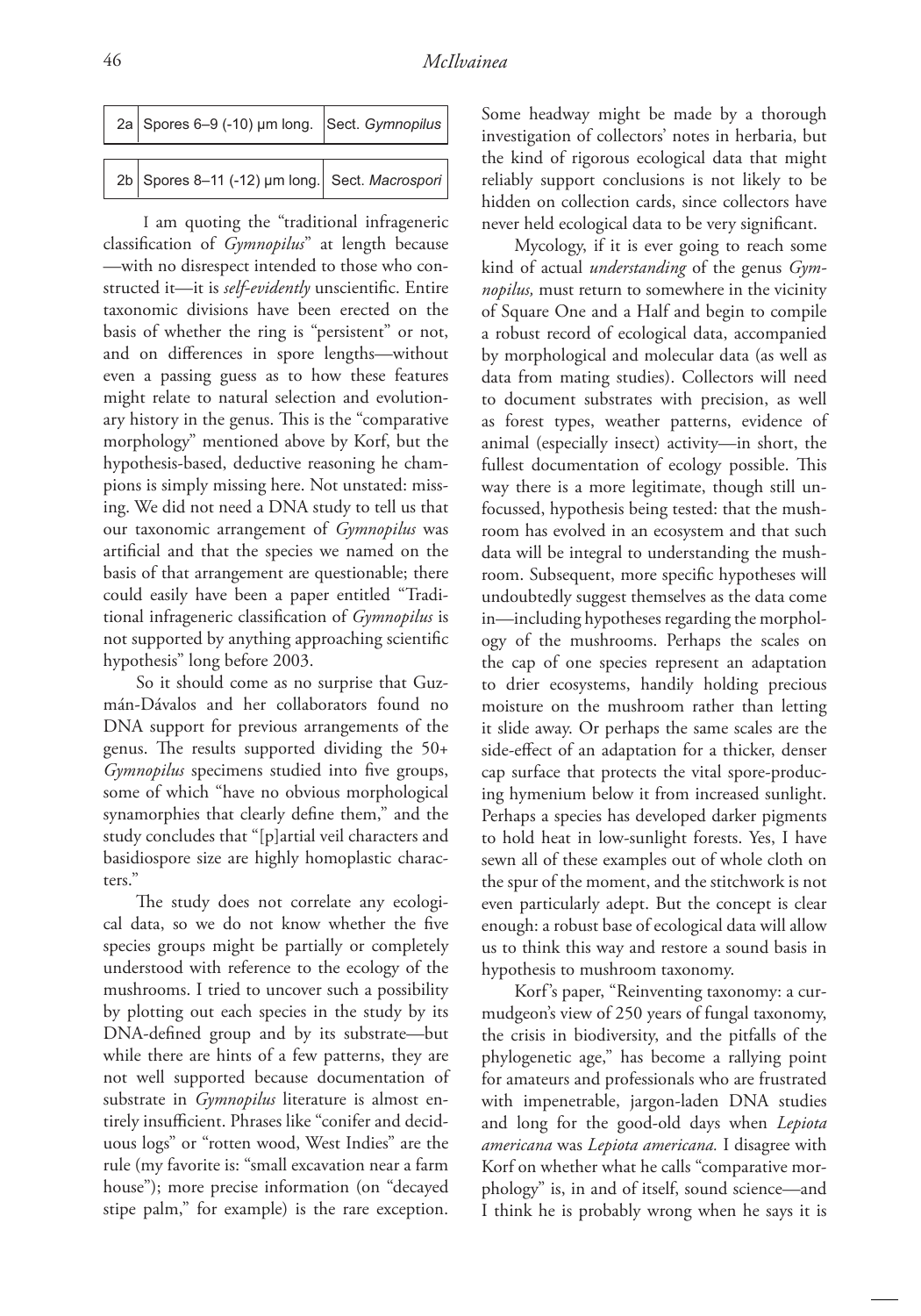"clearly impossible to equate DNA sequences with taxonomic insights." But whether I am right (comparative morphology usually lacks a sound theoretical base; DNA studies have one) or Korf is right (comparative morphology is hypothesisdriven and based on sound theory; DNA studies are not), we are headed, believe it or not, for the same conclusion. In Korf's words, "[w]e *must* collect, collect, and collect."

 What mycology needs now is data from collections—*especially* ecological data, but also data from morphological studies, DNA studies, and mating studies. Korf documents a sad state of affairs in contemporary academic mycology: grant funding given primarily to DNA studies of a few crusty and poorly documented specimens in herbaria; the "bean-counting mentality" of uni versities and research institutes that prioritize faddish publications; the inability of fungal taxonomists to find positions . . . all of this in a field that was never highly popular to begin with and has been struggling to keep itself afloat within biology departments for decades. Some of these problems may be inherent to academia (this, anyway, is what my 20 years of experience in academic literary studies, where more or less equivalent problems occur, suggests), but mycology is very fortunate to have a large body of experienced and able collectors and enthusiasts *outside* of academia: amateur mycologists, mushroom hunters, and a large network of mycological societies and mushroom clubs across the continent.

 Now comes the fun part. It is up to us, the amateurs, to provide mycology with the mushroom data it needs so badly. If the science must wait for academics to do it, it will never happen. I teach English at a university with over 10,000 students. In my department we have about 300 majors and provide a minimum of two classes for every student on campus; in Biology there are two mycology students and two elective courses in mycology, one of which is taught every other year. In fact Kim and Vince may represent a disproportionately high number when compared to the average number of mycology students at American universities, since the chair of our biology department is a prominent mycologist who attracts students to the field. However, there are two major mycological societies within four hours of our school, both of which have a large membership and hold many meetings and forays every year. The number of mushrooms collected and scrutinized by these two mushroom clubs every year is astounding.

What a potential resource for the science! But, as anyone who has been to a mushroom club's foray knows, the resource is only a "potential" one. The mushrooms are not picked with an eye toward documentation of ecological data; they are placed on collection tables after being hastily sorted and identified; the edible mushrooms are removed; someone may make a list of the species names that have been applied to the mushrooms . . . and everything is thrown away on Sunday. This is all very fun—but to be honest none of it, even the occasionally produced species list, is very useful to science. With just a few changes, however, the process could easily provide mycology with lots of invaluable data.

 I plan to make my suggestions for mushroom clubs more specific and detailed in further publications and in my lectures, but here I will paint them in broad strokes. At a minimum, three things must happen for mycological society forays to make more scientifically useful contributions: collection of ecological data, documentation of macromorphology, and preservation of specimens.

 Documenting the ecology of mushroom collections is fun, and can provide mushroom clubs with new areas to explore when it comes to finding speakers and activities. If the Friday night speaker is a club member with tree expertise or a guest with this expertise from a local university or department of natural resources, speaking about the ecosystem and trees in the Saturday foray location, foray participants are better prepared to write down information about potential tree associations and substrates—perhaps on collection cards that stress the collection of such information rather than simply including a small line for "Habitat." With an eye toward understanding mushrooms as parts of ecosystems, collection tables might be organized, not by constantly changing and usually outdated taxonomical schemes but by ecosystems, and labeled "Spruce-Fir Zone" or "Cottonwood-Sycamore Lowlands" instead of "Russulaceae" and "Polyporaceae." Ecological documentation can provide clubs with activities even in the off-season, since research into a collection site's ecological history (using sources in local libraries, courthouse records, state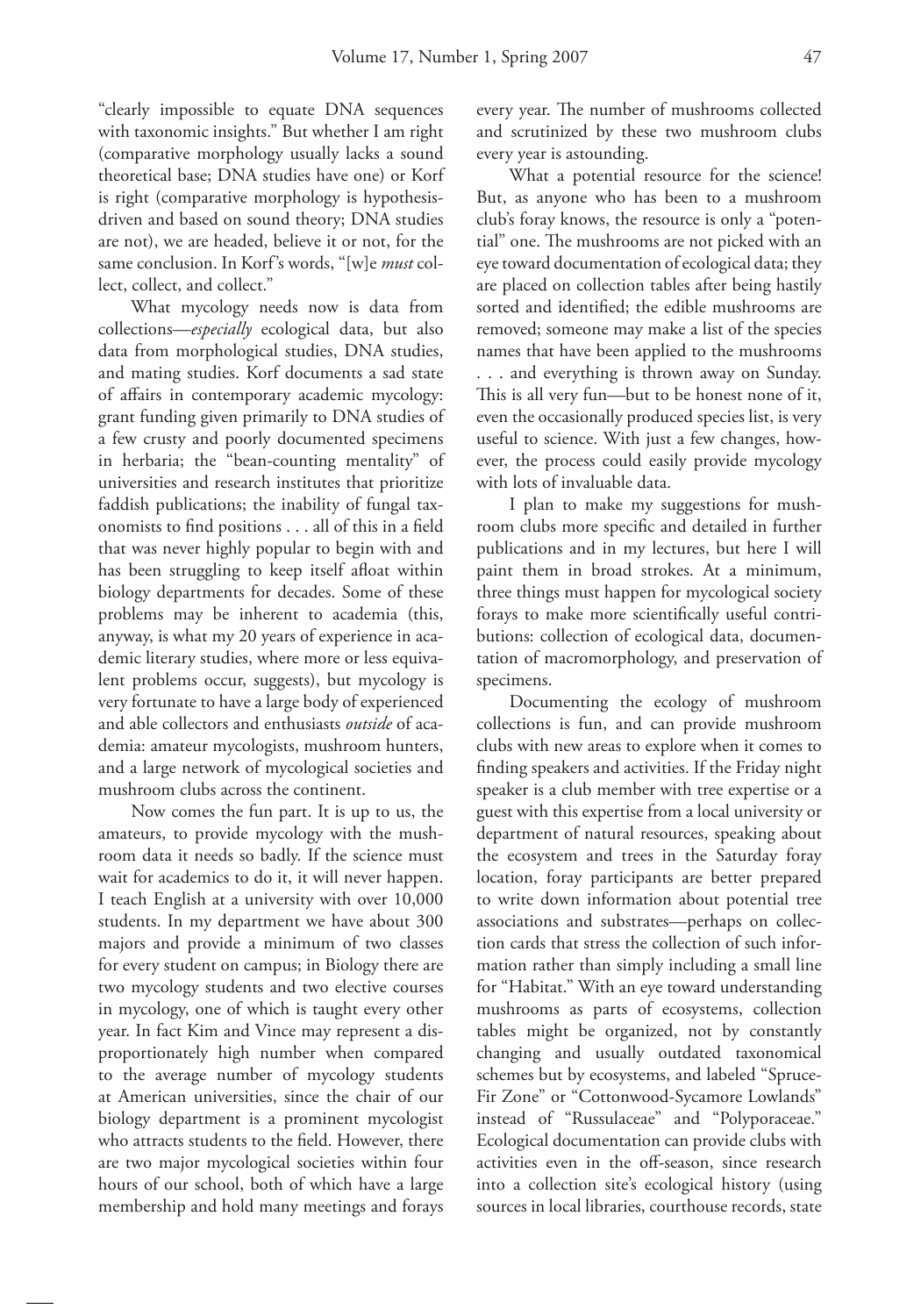archives, and so on) can provide crucial information.

The advent of digital photography has made recording the macromorphology of specimens much easier, and if one or two club members were simply to take photographs, from all angles, of each collection while it is still fresh (obviously a numbering system will be required to keep everything straight), meticulous journal-style descriptions could be bypassed—though such descriptions would be ideal as an accompaniment to the photos. At a minimum, information that may not be discernible from the photos (odors, for example) should be documented on the collection card.

 Perhaps most importantly, the collections must be dried and saved. If clubs were to add "Curator" to the list of positions, along with "President," "Foray Coordinator," and other traditional positions, that person (or persons) could be responsible for drying the specimens, keeping the numbering system intact, coordinating the digital photos and collection cards, and maintaining the club's herbarium (which sounds fancy but could easily consist of a few old filing cabinets in a club member's garage).

 Ideally the process I'm recommending would be undertaken for most (even all) of the mushrooms collected on forays—but this goal is probably unrealistic. However, members might discuss at a regular meeting what groups of mushrooms seem to be well represented in the club's regular foray locations and if, for example, many boletes are regularly collected at the club's annual foray to Such-and-Such State Park, the club could produce an invaluable resource for mycologists by going through the process I'm suggesting for boletes alone over the course of several annual forays at the location.

 Mycologist Tom Volk tells his students that a mushroom's name is far from being the most interesting thing about it. Picking a bunch of mushrooms from a state park, using 40-year-old monographs to label them, gawking at them for a few days, then throwing them in a dumpster is lots of fun—but it is also quaint, and a little bit like what Civil War re-enactment clubs do: act out something from the past. We might as well wear thick plastic glasses *a la* 1965, wrap our mushrooms in waxed paper pulled from a baking roll and twisted at both ends, drive to the forays

in two-toned sedans with car-top carriers, and call it *Lepiota americana*. Don't get me wrong; if there were indeed an official "I Want To Be Alexander Smith Retro Foray," I would be the first to sign up; I am a huge fan of Smith and his contemporaries, and North American mycology is inconceivable without their Herculean efforts and genius.

 But it is time to move on, as far as the science of mycology is concerned. We *must* accumulate specimens—and it is time to consider our mushrooms from an ecological perspective. I have been framing my argument, so far, in terms of the pursuit of the advancement of scientific knowledge—but I will close by framing it in other terms: our planet's biodiversity crisis. Korf writes:

An oft-quoted estimate for fungi is that we have described only 4 to 5% of the world's species, leaving 95% or more yet to be recorded. The loss of habitats is proceeding so swiftly that the problem is critical. Unless these habitats are sampled now we will have lost forever our chance to document the world's living biodiversity, to save that in museum specimens and, in the case of fungi, often in culture collections.

 Even the fungi from well-studied areas are subject to habitat loss and potential extinction. Many of Smith's mushroom collections, for example—including type collections for taxa that have never (or rarely) been subsequently collected—come from locations in Emmet and Cheboygan counties, in Michigan, that have long since been clear-cut. In one of these locations the logging company left a scrawny swath of trees standing next to the road in an attempt to hide the acres of damage. Somewhere behind these trees, in what is now a landscape reminiscent of Tolkein's Mordor, Smith collected in 1963 what he called *Leccinum imitatum*—and apparently never collected it again. Unfortunately, his ecological data consisted of two words ("under aspen"), and we may never know much more about *Leccinum imitatum* than we do now.

There is evidence suggesting that cultivated *Agaricus bisporus,* the common "button mushroom" sold in grocery stores, may have "escaped"